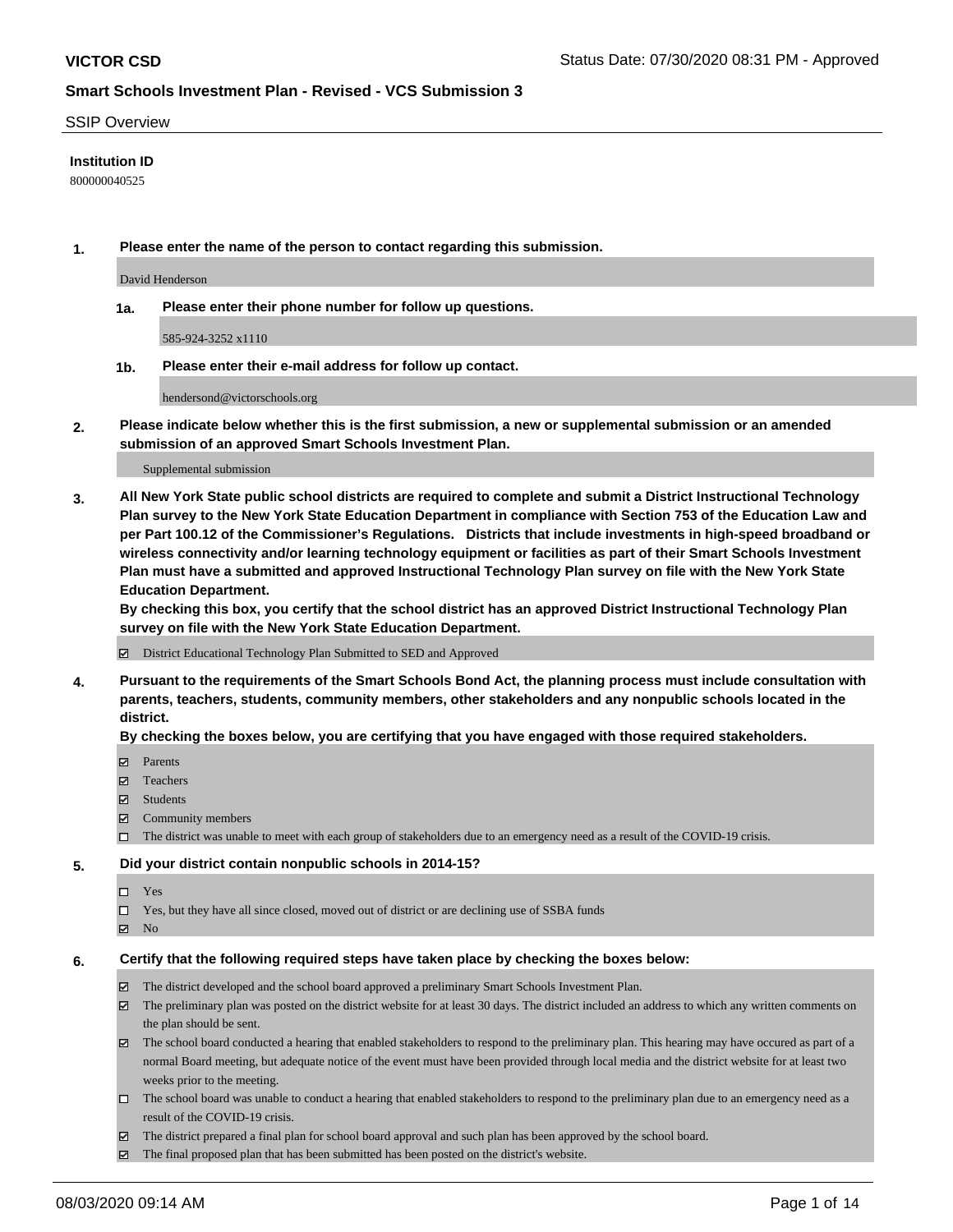SSIP Overview

**6a. Please upload the proposed Smart Schools Investment Plan (SSIP) that was posted on the district's website, along with any supporting materials. Note that this should be different than your recently submitted Educational Technology Survey. The Final SSIP, as approved by the School Board, should also be posted on the website and remain there during the course of the projects contained therein.**

Smart Schools Investment Plan.pdf

**6b. Enter the webpage address where the final Smart Schools Investment Plan is posted. The Plan should remain posted for the life of the included projects.**

https://www.victorschools.org/district/departments/computer-services

**7. Please enter an estimate of the total number of students and staff that will benefit from this Smart Schools Investment Plan based on the cumulative projects submitted to date.**

5,000

**8. An LEA/School District may partner with one or more other LEA/School Districts to form a consortium to pool Smart Schools Bond Act funds for a project that meets all other Smart School Bond Act requirements. Each school district participating in the consortium will need to file an approved Smart Schools Investment Plan for the project and submit a signed Memorandum of Understanding that sets forth the details of the consortium including the roles of each respective district.**

 $\Box$  The district plans to participate in a consortium to partner with other school district(s) to implement a Smart Schools project.

### **9. Please enter the name and 6-digit SED Code for each LEA/School District participating in the Consortium.**

| Partner LEA/District | <b>ISED BEDS Code</b> |
|----------------------|-----------------------|
| (No Response)        | (No Response)         |

## **10. Please upload a signed Memorandum of Understanding with all of the participating Consortium partners.**

(No Response)

**11. Your district's Smart Schools Bond Act Allocation is:**

\$1,613,312

### **12. Final 2014-15 BEDS Enrollment to calculate Nonpublic Sharing Requirement**

|            | Public Enrollment | Nonpublic Enrollment | Total Enrollment | l Nonpublic Percentage |
|------------|-------------------|----------------------|------------------|------------------------|
| Enrollment | 1.280             |                      | .280.00          | 0.00                   |

**13. This table compares each category budget total, as entered in that category's page, to the total expenditures listed in the category's expenditure table. Any discrepancies between the two must be resolved before submission.**

|                                          | Sub-Allocations | <b>Expenditure Totals</b> | Difference |
|------------------------------------------|-----------------|---------------------------|------------|
| <b>School Connectivity</b>               | 0.00            | 0.00                      | 0.00       |
| Connectivity Projects for<br>Communities | 0.00            | 0.00                      | 0.00       |
| Classroom Technology                     | 78,479.00       | 78,479.00                 | 0.00       |
| Pre-Kindergarten Classrooms              | 0.00            | 0.00                      | 0.00       |
| Replace Transportable<br>Classrooms      | 0.00            | 0.00                      | 0.00       |
| High-Tech Security Features              | 0.00            | 0.00                      | 0.00       |
| Nonpublic Loan                           | 0.00            | 0.00                      | 0.00       |
| Totals:                                  |                 |                           |            |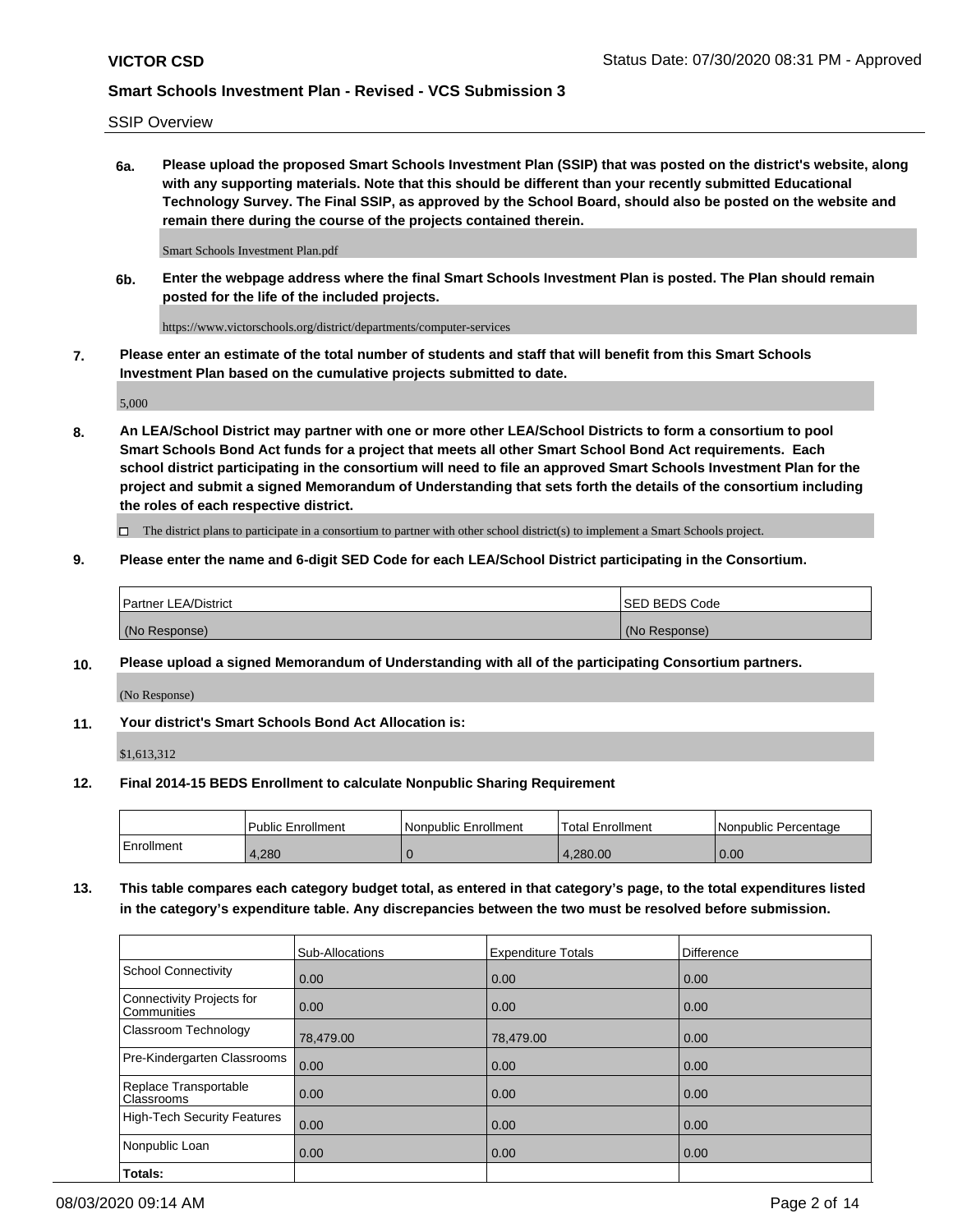SSIP Overview

| <b>Sub-Allocations</b> | Totals<br>l Expenditure | <b>Difference</b> |
|------------------------|-------------------------|-------------------|
| 78,479                 | 78,479                  | 0                 |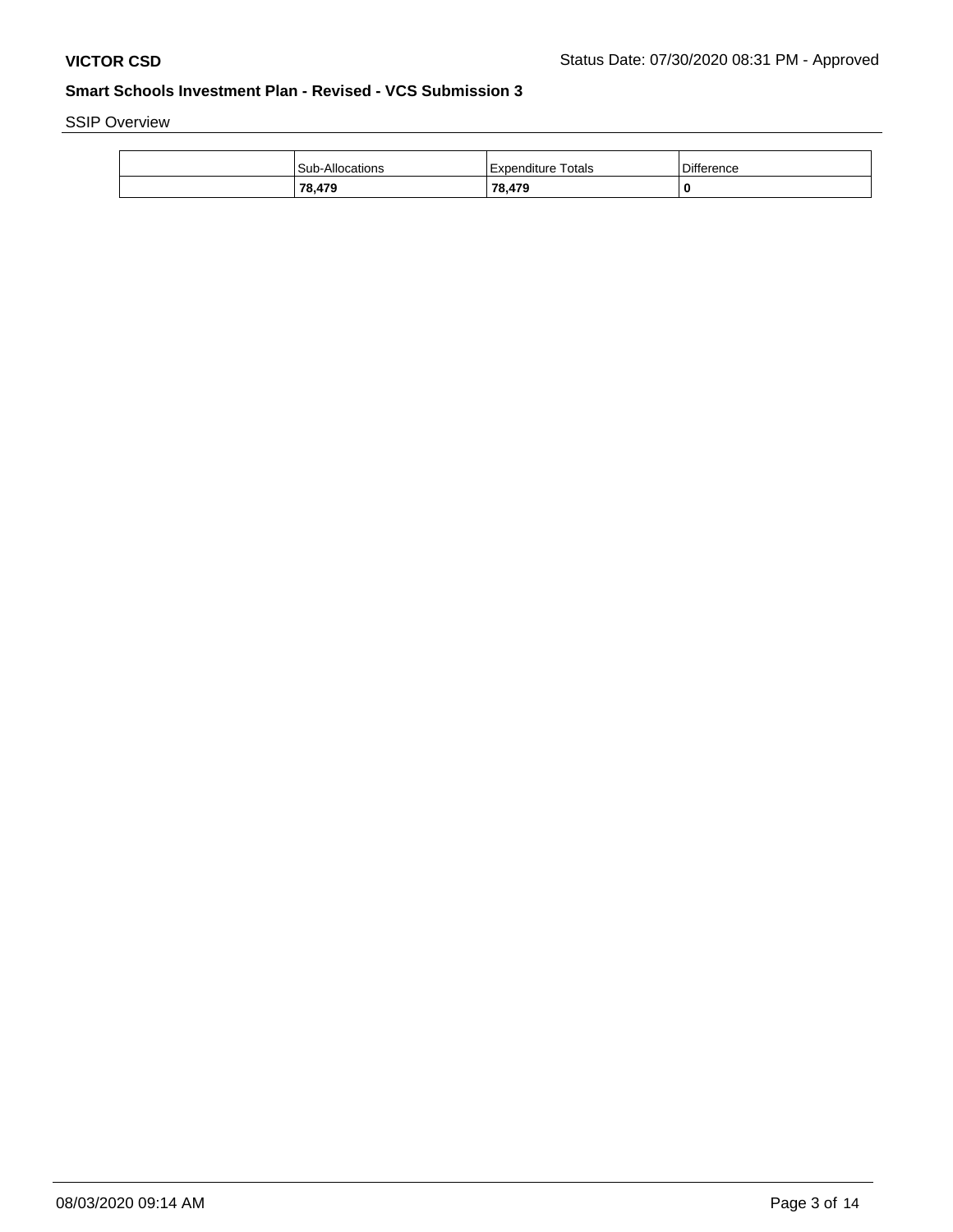School Connectivity

- **1. In order for students and faculty to receive the maximum benefit from the technology made available under the Smart Schools Bond Act, their school buildings must possess sufficient connectivity infrastructure to ensure that devices can be used during the school day. Smart Schools Investment Plans must demonstrate that:**
	- **• sufficient infrastructure that meets the Federal Communications Commission's 100 Mbps per 1,000 students standard currently exists in the buildings where new devices will be deployed, or**
	- **• is a planned use of a portion of Smart Schools Bond Act funds, or**
	- **• is under development through another funding source.**

**Smart Schools Bond Act funds used for technology infrastructure or classroom technology investments must increase the number of school buildings that meet or exceed the minimum speed standard of 100 Mbps per 1,000 students and staff within 12 months. This standard may be met on either a contracted 24/7 firm service or a "burstable" capability. If the standard is met under the burstable criteria, it must be:**

**1. Specifically codified in a service contract with a provider, and**

**2. Guaranteed to be available to all students and devices as needed, particularly during periods of high demand, such as computer-based testing (CBT) periods.**

**Please describe how your district already meets or is planning to meet this standard within 12 months of plan submission.**

(No Response)

**1a. If a district believes that it will be impossible to meet this standard within 12 months, it may apply for a waiver of this requirement, as described on the Smart Schools website. The waiver must be filed and approved by SED prior to submitting this survey.**

 $\Box$  By checking this box, you are certifying that the school district has an approved waiver of this requirement on file with the New York State Education Department.

**2. Connectivity Speed Calculator (Required). If the district currently meets the required speed, enter "Currently Met" in the last box: Expected Date When Required Speed Will be Met.**

|                  | l Number of     | Required Speed | Current Speed in | Expected Speed | Expected Date                           |
|------------------|-----------------|----------------|------------------|----------------|-----------------------------------------|
|                  | <b>Students</b> | In Mbps        | l Mbps           | to be Attained | When Required                           |
|                  |                 |                |                  |                | l Within 12 Months ISpeed Will be Met l |
| Calculated Speed | (No Response)   | 0.00           | (No Response)    | (No Response)  | (No Response)                           |

**3. Describe how you intend to use Smart Schools Bond Act funds for high-speed broadband and/or wireless connectivity projects in school buildings.**

(No Response)

**4. Describe the linkage between the district's District Instructional Technology Plan and how the proposed projects will improve teaching and learning. (There should be a link between your response to this question and your responses to Question 1 in Section IV - NYSED Initiatives Alignment: "Explain how the district use of instructional technology will serve as a part of a comprehensive and sustained effort to support rigorous academic standards attainment and performance improvement for students."** 

**Your answer should also align with your answers to the questions in Section II - Strategic Technology Planning and the associated Action Steps in Section III - Action Plan.)**

(No Response)

**5. If the district wishes to have students and staff access the Internet from wireless devices within the school building, or in close proximity to it, it must first ensure that it has a robust Wi-Fi network in place that has sufficient bandwidth to meet user demand.**

**Please describe how you have quantified this demand and how you plan to meet this demand.**

(No Response)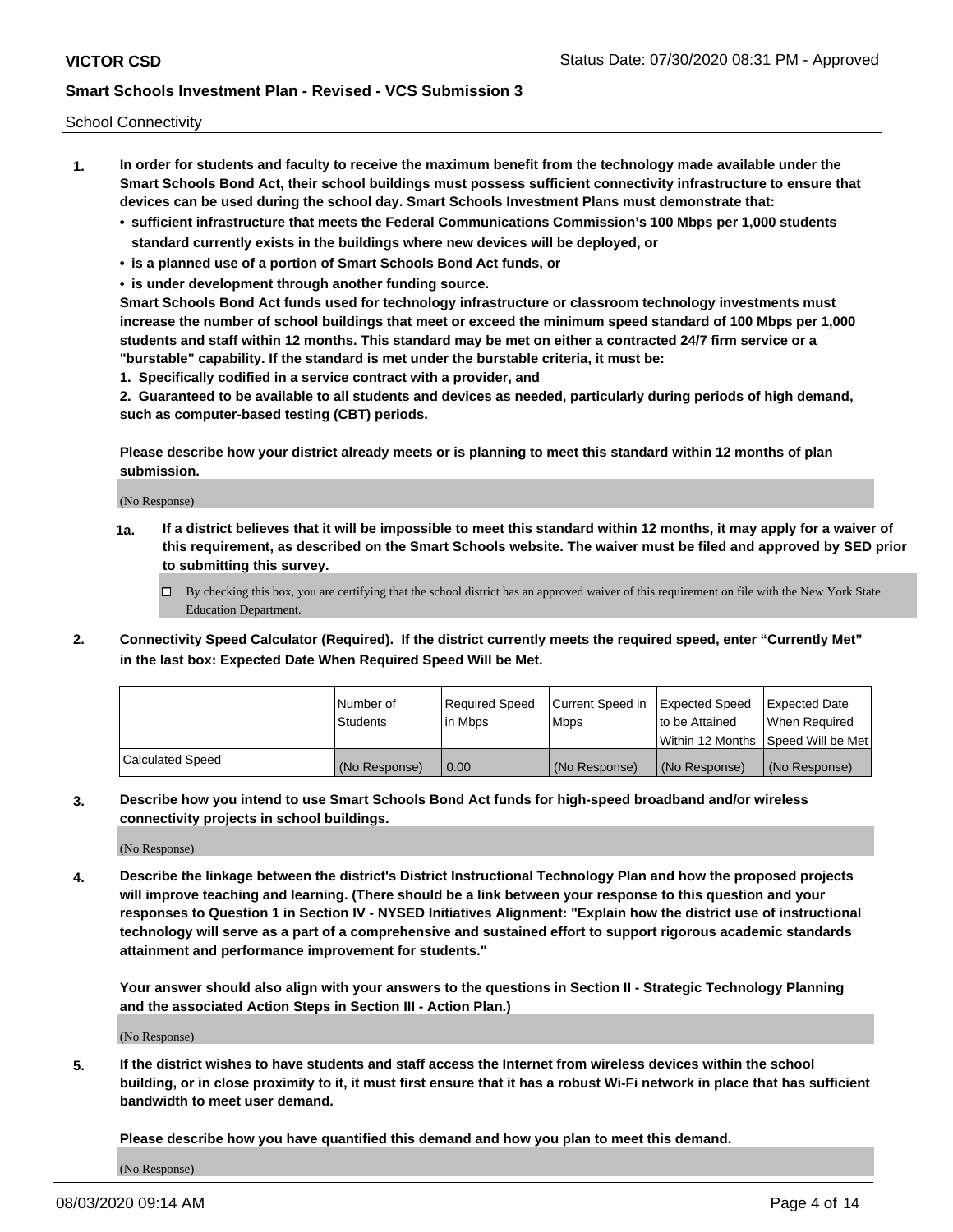School Connectivity

**6. Smart Schools plans with any expenditures in the School Connectivity category require a project number from the Office of Facilities Planning. Districts must submit an SSBA LOI and receive project numbers prior to submitting the SSIP. As indicated on the LOI, some projects may be eligible for a streamlined review and will not require a building permit.**

**Please indicate on a separate row each project number given to you by the Office of Facilities Planning.**

| Project Number |  |
|----------------|--|
| (No Response)  |  |

**7. Certain high-tech security and connectivity infrastructure projects may be eligible for an expedited review process as determined by the Office of Facilities Planning.**

## **Was your project deemed eligible for streamlined review?**

(No Response)

## **8. Include the name and license number of the architect or engineer of record.**

| Name          | License Number |
|---------------|----------------|
| (No Response) | (No Response)  |

### **9. Public Expenditures – Loanable (Counts toward the nonpublic loan calculation)**

| Select the allowable expenditure type.<br>Repeat to add another item under each type. | <b>PUBLIC</b> Items to be<br>l Purchased | Quantity         | l Cost Per Item  | <b>Total Cost</b> |
|---------------------------------------------------------------------------------------|------------------------------------------|------------------|------------------|-------------------|
| (No Response)                                                                         | (No Response)                            | (No<br>Response) | (No<br>Response) | 0.00              |
|                                                                                       |                                          | 0                | 0.00             |                   |

## **10. Public Expenditures – Non-Loanable (Does not count toward nonpublic loan calculation)**

| Select the allowable expenditure<br>type.<br>Repeat to add another item under<br>each type. | <b>PUBLIC</b> Items to be purchased | Quantity      | Cost per Item | <b>Total Cost</b> |
|---------------------------------------------------------------------------------------------|-------------------------------------|---------------|---------------|-------------------|
| (No Response)                                                                               | (No Response)                       | (No Response) | (No Response) | 0.00              |
|                                                                                             |                                     |               | 0.00          |                   |

### **11. Final 2014-15 BEDS Enrollment to calculate Nonpublic Sharing Requirement (no changes allowed.)**

|            | Public Enrollment | <b>Nonpublic Enrollment</b> | <b>Total Enrollment</b> | l Nonpublic Percentage |
|------------|-------------------|-----------------------------|-------------------------|------------------------|
| Enrollment | 4,280             |                             | 4.280.00                | 0.00                   |

### **12. Total Public Budget - Loanable (Counts toward the nonpublic loan calculation)**

|                                                      | Public Allocations | <b>Estimated Nonpublic Loan</b><br>Amount | Estimated Total Sub-Allocations |
|------------------------------------------------------|--------------------|-------------------------------------------|---------------------------------|
| Network/Access Costs                                 | (No Response)      | 0.00                                      | 0.00                            |
| School Internal Connections and<br><b>Components</b> | (No Response)      | 0.00                                      | 0.00                            |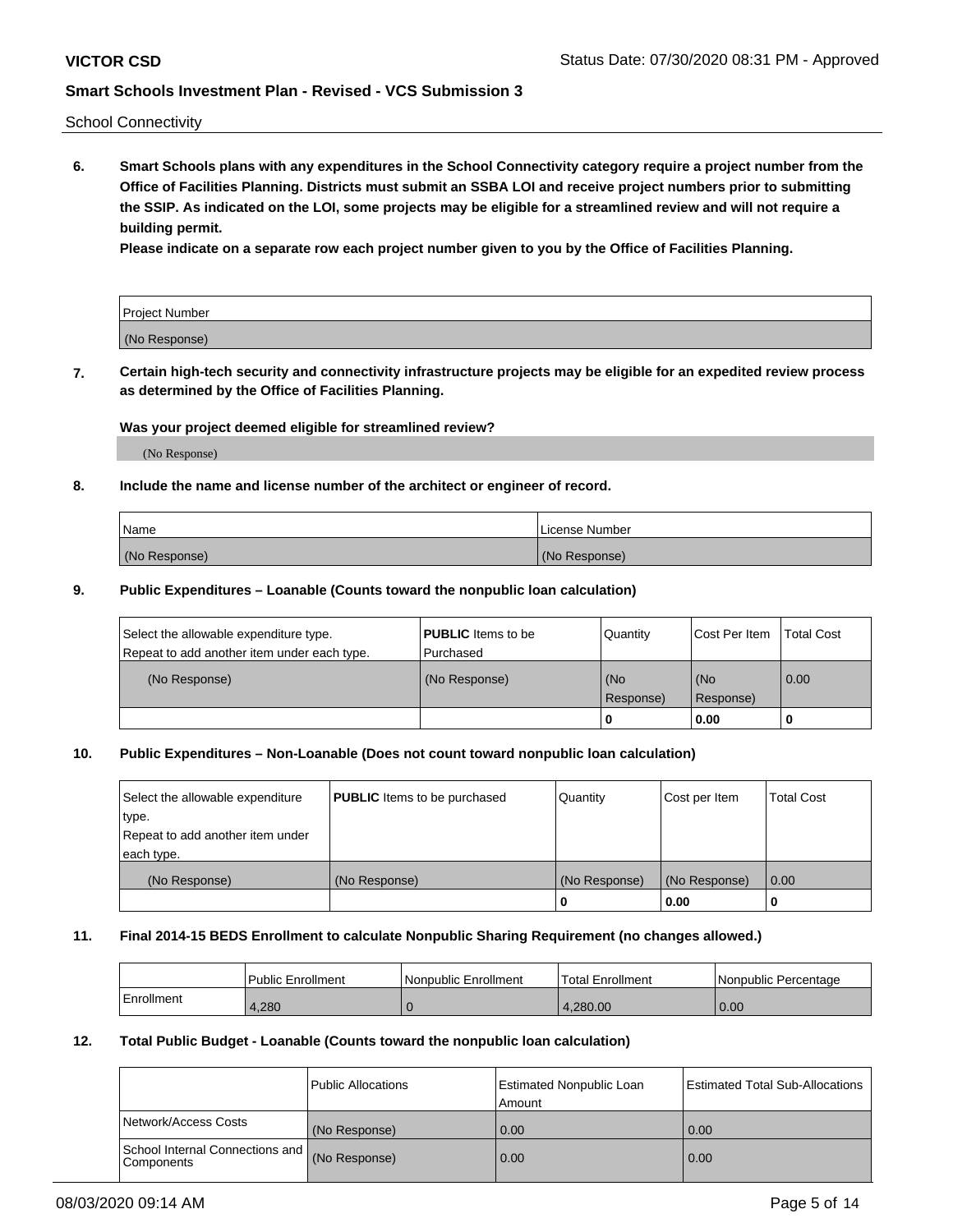School Connectivity

|         | Public Allocations | Estimated Nonpublic Loan<br>l Amount | <b>Estimated Total Sub-Allocations</b> |
|---------|--------------------|--------------------------------------|----------------------------------------|
| l Other | (No Response)      | 0.00                                 | 0.00                                   |
| Totals: | 0.00               | 0                                    |                                        |

# **13. Total Public Budget – Non-Loanable (Does not count toward the nonpublic loan calculation)**

|                                                   | Sub-<br>Allocation |
|---------------------------------------------------|--------------------|
| Network/Access Costs                              | (No Response)      |
| Outside Plant Costs                               | (No Response)      |
| <b>School Internal Connections and Components</b> | (No Response)      |
| Professional Services                             | (No Response)      |
| Testing                                           | (No Response)      |
| <b>Other Upfront Costs</b>                        | (No Response)      |
| <b>Other Costs</b>                                | (No Response)      |
| Totals:                                           | 0.00               |

# **14. School Connectivity Totals**

|                          | Total Sub-Allocations |
|--------------------------|-----------------------|
| Total Loanable Items     | 0.00                  |
| Total Non-Ioanable Items | 0.00                  |
| Totals:                  |                       |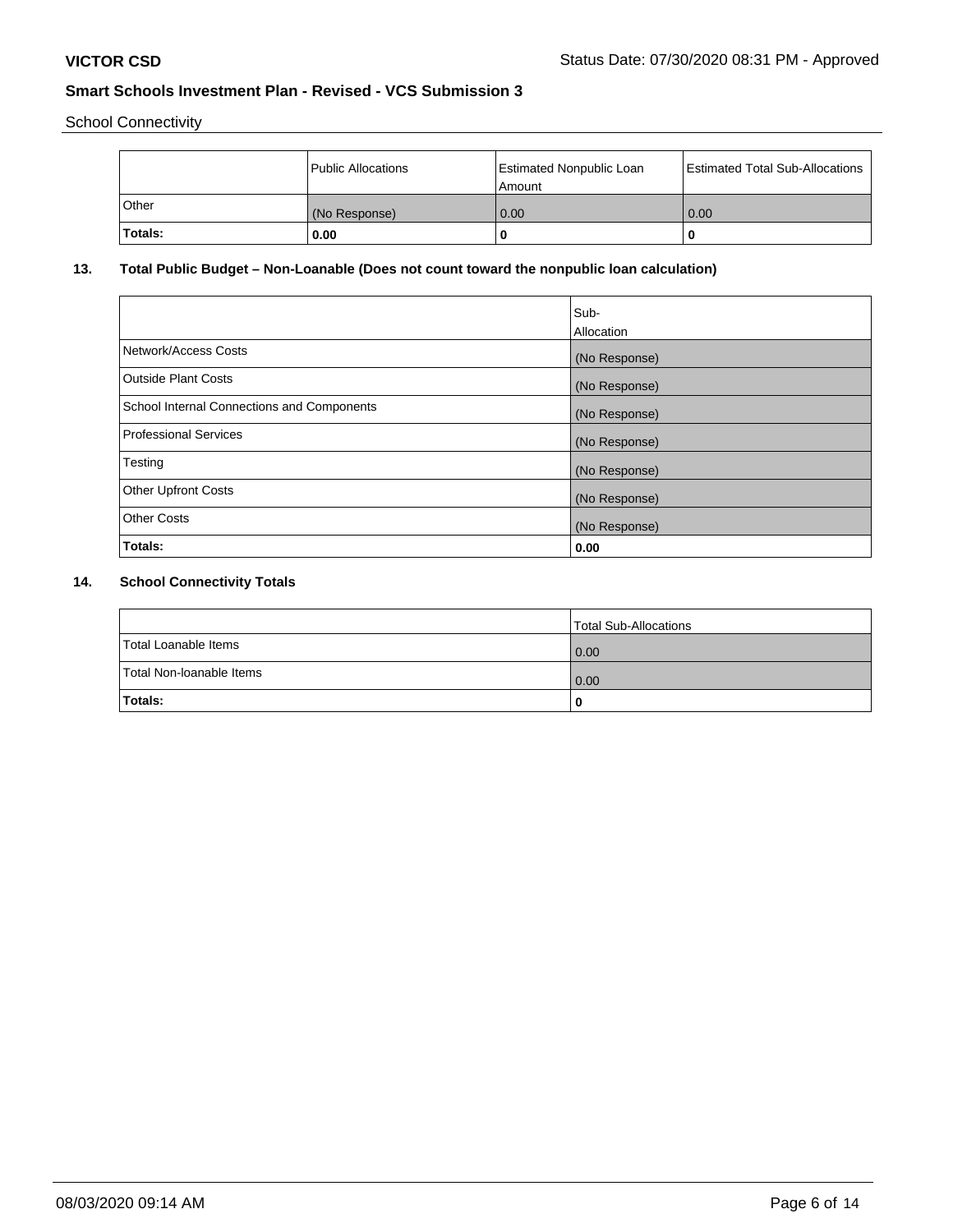Community Connectivity (Broadband and Wireless)

**1. Describe how you intend to use Smart Schools Bond Act funds for high-speed broadband and/or wireless connectivity projects in the community.**

(No Response)

**2. Please describe how the proposed project(s) will promote student achievement and increase student and/or staff access to the Internet in a manner that enhances student learning and/or instruction outside of the school day and/or school building.**

(No Response)

**3. Community connectivity projects must comply with all the necessary local building codes and regulations (building and related permits are not required prior to plan submission).**

 $\Box$  I certify that we will comply with all the necessary local building codes and regulations.

**4. Please describe the physical location of the proposed investment.**

(No Response)

**5. Please provide the initial list of partners participating in the Community Connectivity Broadband Project, along with their Federal Tax Identification (Employer Identification) number.**

| <b>Project Partners</b> | l Federal ID # |
|-------------------------|----------------|
| (No Response)           | (No Response)  |

**6. Please detail the type, quantity, per unit cost and total cost of the eligible items under each sub-category.**

| Select the allowable expenditure | Item to be purchased | Quantity      | Cost per Item | <b>Total Cost</b> |
|----------------------------------|----------------------|---------------|---------------|-------------------|
| type.                            |                      |               |               |                   |
| Repeat to add another item under |                      |               |               |                   |
| each type.                       |                      |               |               |                   |
| (No Response)                    | (No Response)        | (No Response) | (No Response) | 0.00              |
|                                  |                      | o             | 0.00          |                   |

**7. If you are submitting an allocation for Community Connectivity, complete this table.**

**Note that the calculated Total at the bottom of the table must equal the Total allocation for this category that you entered in the SSIP Overview overall budget.**

|                                    | Sub-Allocation |
|------------------------------------|----------------|
| Network/Access Costs               | (No Response)  |
| Outside Plant Costs                | (No Response)  |
| <b>Tower Costs</b>                 | (No Response)  |
| <b>Customer Premises Equipment</b> | (No Response)  |
| <b>Professional Services</b>       | (No Response)  |
| Testing                            | (No Response)  |
| <b>Other Upfront Costs</b>         | (No Response)  |
| <b>Other Costs</b>                 | (No Response)  |
| Totals:                            | 0.00           |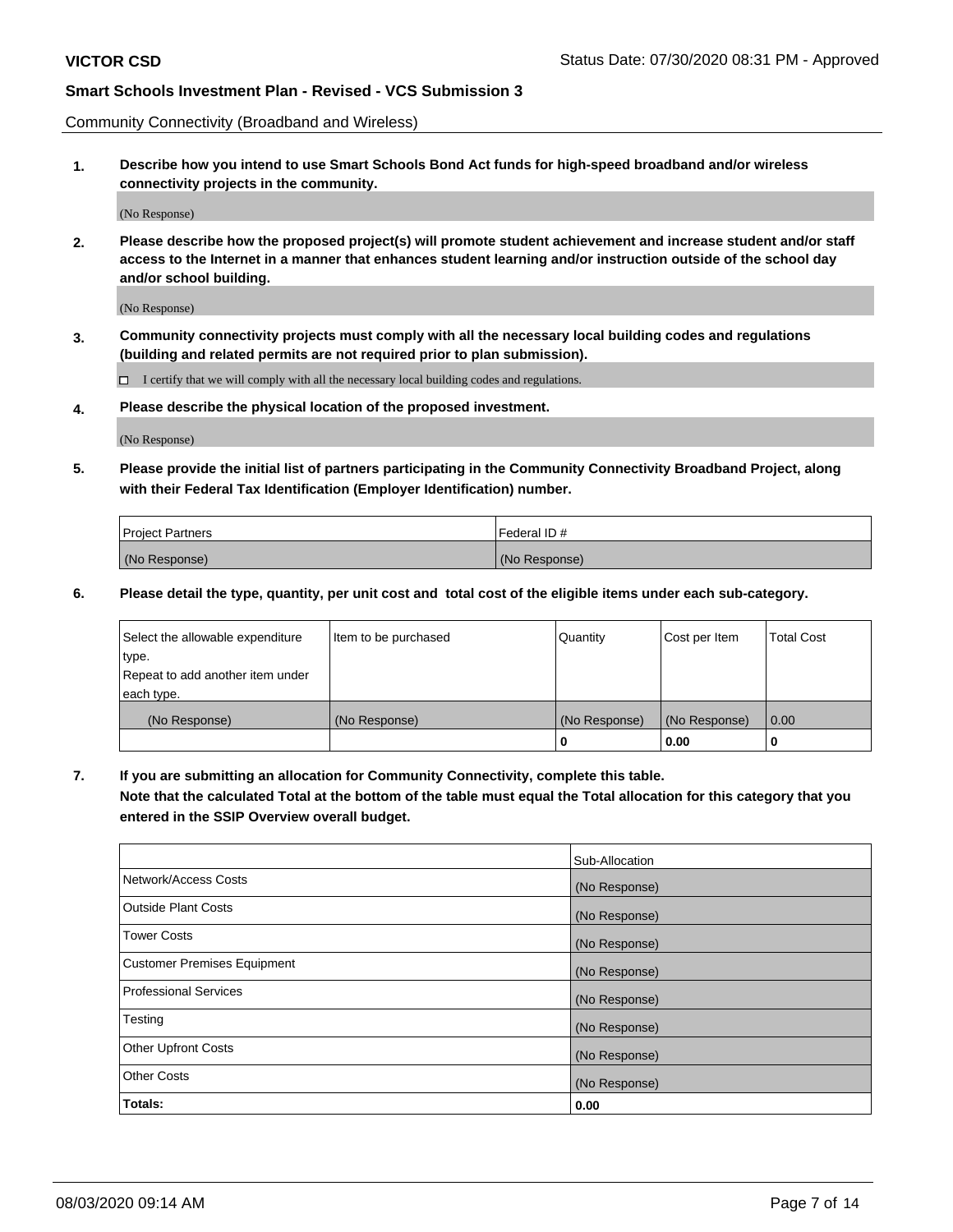## Classroom Learning Technology

**1. In order for students and faculty to receive the maximum benefit from the technology made available under the Smart Schools Bond Act, their school buildings must possess sufficient connectivity infrastructure to ensure that devices can be used during the school day. Smart Schools Investment Plans must demonstrate that sufficient infrastructure that meets the Federal Communications Commission's 100 Mbps per 1,000 students standard currently exists in the buildings where new devices will be deployed, or is a planned use of a portion of Smart Schools Bond Act funds, or is under development through another funding source. Smart Schools Bond Act funds used for technology infrastructure or classroom technology investments must increase the number of school buildings that meet or exceed the minimum speed standard of 100 Mbps per 1,000 students and staff within 12 months. This standard may be met on either a contracted 24/7 firm service or a**

**"burstable" capability. If the standard is met under the burstable criteria, it must be: 1. Specifically codified in a service contract with a provider, and**

**2. Guaranteed to be available to all students and devices as needed, particularly during periods of high demand, such as computer-based testing (CBT) periods.**

**Please describe how your district already meets or is planning to meet this standard within 12 months of plan submission.**

Victor Schools has 4,450 students which translates to 445 Mbps internet connection. Our internet connection is currently 500 Mbps so we already met this standard.

- **1a. If a district believes that it will be impossible to meet this standard within 12 months, it may apply for a waiver of this requirement, as described on the Smart Schools website. The waiver must be filed and approved by SED prior to submitting this survey.**
	- By checking this box, you are certifying that the school district has an approved waiver of this requirement on file with the New York State Education Department.
- **2. Connectivity Speed Calculator (Required). If the district currently meets the required speed, enter "Currently Met" in the last box: Expected Date When Required Speed Will be Met.**

|                         | l Number of<br>Students | Required Speed<br>l in Mbps | Current Speed in<br>l Mbps | Expected Speed<br>to be Attained | <b>Expected Date</b><br>When Reauired<br>Within 12 Months ISpeed Will be Met l |
|-------------------------|-------------------------|-----------------------------|----------------------------|----------------------------------|--------------------------------------------------------------------------------|
| <b>Calculated Speed</b> | 4.450                   | 445.00                      | 500                        | (No Response)                    | (No Response)                                                                  |

**3. If the district wishes to have students and staff access the Internet from wireless devices within the school building, or in close proximity to it, it must first ensure that it has a robust Wi-Fi network in place that has sufficient bandwidth to meet user demand.**

**Please describe how you have quantified this demand and how you plan to meet this demand.**

We installed a very robust WiFi network in 2017 that provides high speed wireless connections for our entire 750,000 square feet of indoor space. We also have outdoor wireless that covers a great deal of space on the north end of our campus. The district has over 2,500 wireless devices that use this network. We have software that monitors our WiFi network and it shows we are typically using less than 10% of our over-the-air bandwidth. In addition, we have received very few complaints/help tickets about our WiFi network over the past two years. Last year we used our wireless network to administer all the 3-8 NYS ELA and Math tests via computer. Our WiFi network had no issue keeping up with this load.

**4. All New York State public school districts are required to complete and submit an Instructional Technology Plan survey to the New York State Education Department in compliance with Section 753 of the Education Law and per Part 100.12 of the Commissioner's Regulations.**

**Districts that include educational technology purchases as part of their Smart Schools Investment Plan must have a submitted and approved Instructional Technology Plan survey on file with the New York State Education Department.**

 $\boxtimes$  By checking this box, you are certifying that the school district has an approved Instructional Technology Plan survey on file with the New York State Education Department.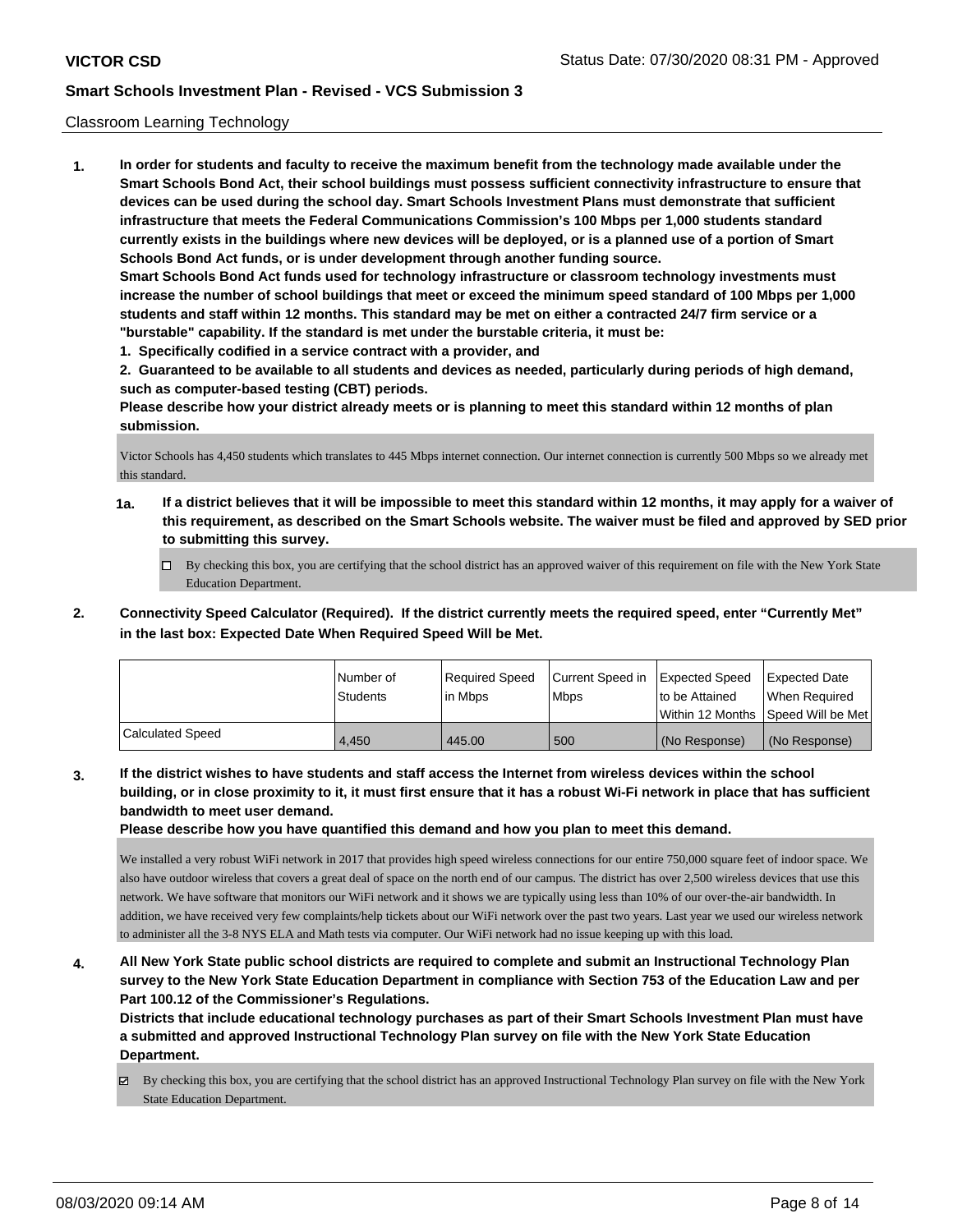## Classroom Learning Technology

**5. Describe the devices you intend to purchase and their compatibility with existing or planned platforms or systems. Specifically address the adequacy of each facility's electrical, HVAC and other infrastructure necessary to install and support the operation of the planned technology.**

Our existing storage array was purchased under our first Smartschools submission and is running short on space. We plan on purchasing an additional storage shelf for this existing array. This array house all staff and students files and folders. For example, all work generated in Microsoft Office, Adobe Photoshop, Autodesk Inventor, etc. is saved to this storage array.

Victor Central Schools has a modern data center with adequate electrical, HVAC, fire suppression, and rack space to house this additional storage shelf.

## **6. Describe how the proposed technology purchases will:**

- **> enhance differentiated instruction;**
- **> expand student learning inside and outside the classroom;**
- **> benefit students with disabilities and English language learners; and**
- **> contribute to the reduction of other learning gaps that have been identified within the district.**

**The expectation is that districts will place a priority on addressing the needs of students who struggle to succeed in a rigorous curriculum. Responses in this section should specifically address this concern and align with the district's Instructional Technology Plan (in particular Question 2 of E. Curriculum and Instruction: "Does the district's instructional technology plan address the needs of students with disabilities to ensure equitable access to instruction, materials and assessments?" and Question 3 of the same section: "Does the district's instructional technology plan address the provision of assistive technology specifically for students with disabilities to ensure access to and participation in the general curriculum?")**

**In addition, describe how the district ensures equitable access to instruction, materials and assessments and participation in the general curriculum for both SWD and English Language Learners/Multilingual Learners (ELL/MLL) students.**

Victor Schools has a large number of students with Individualized Education Programs (IEPs) stating they should have assessments read to them and/or be able to use a word processor while taking assessments. Most of these assessments are kept on a file server which is part of our centralized storage array. Students open an assessment, use text to speech software (Read & Write Gold) to listen to each question, and can then type their answer.

Special Education teachers store many resources on our file servers to assist their students including:

- Audio books corresponding to reading assignments in ELA classes
- Modified worksheets, checklists, and other materials that are at the student's appropriate reading level
- Notes or outlines of the days lessons

Victor also uses a single-sign-on system called Classlink. This system allows students even with limited English skills to access web based instructional resources that require a login with just a click of the mouse. Classlink is available on and off campus using any web enabled device. The Classlink server is also stored on our storage array.

The storage array is running short on space. Our plan is to install an additional disk shelf to expand the total space.

# **7. Where appropriate, describe how the proposed technology purchases will enhance ongoing communication with parents and other stakeholders and help the district facilitate technology-based regional partnerships, including distance learning and other efforts.**

The additional space for our storage array helps with the fast growing file and folder storage needs for staff and students. A byproduct of this is making sure we have enough space for all the other data on our storage array. This includes:

- Schooltool all parents and students 4-12 login to Schooltool to view information about attendance, grades, schedules, etc.
- Phones our phone system has controllers that resided on our storage array. Our 400+ phones on campus which we use to communicate with parents and others off campus rely on these phone controllers to be working properly
- Email every piece of email coming into the district passes through a Barracuda Spam Firewall. Email is one of our primary communication methods to parents and the community.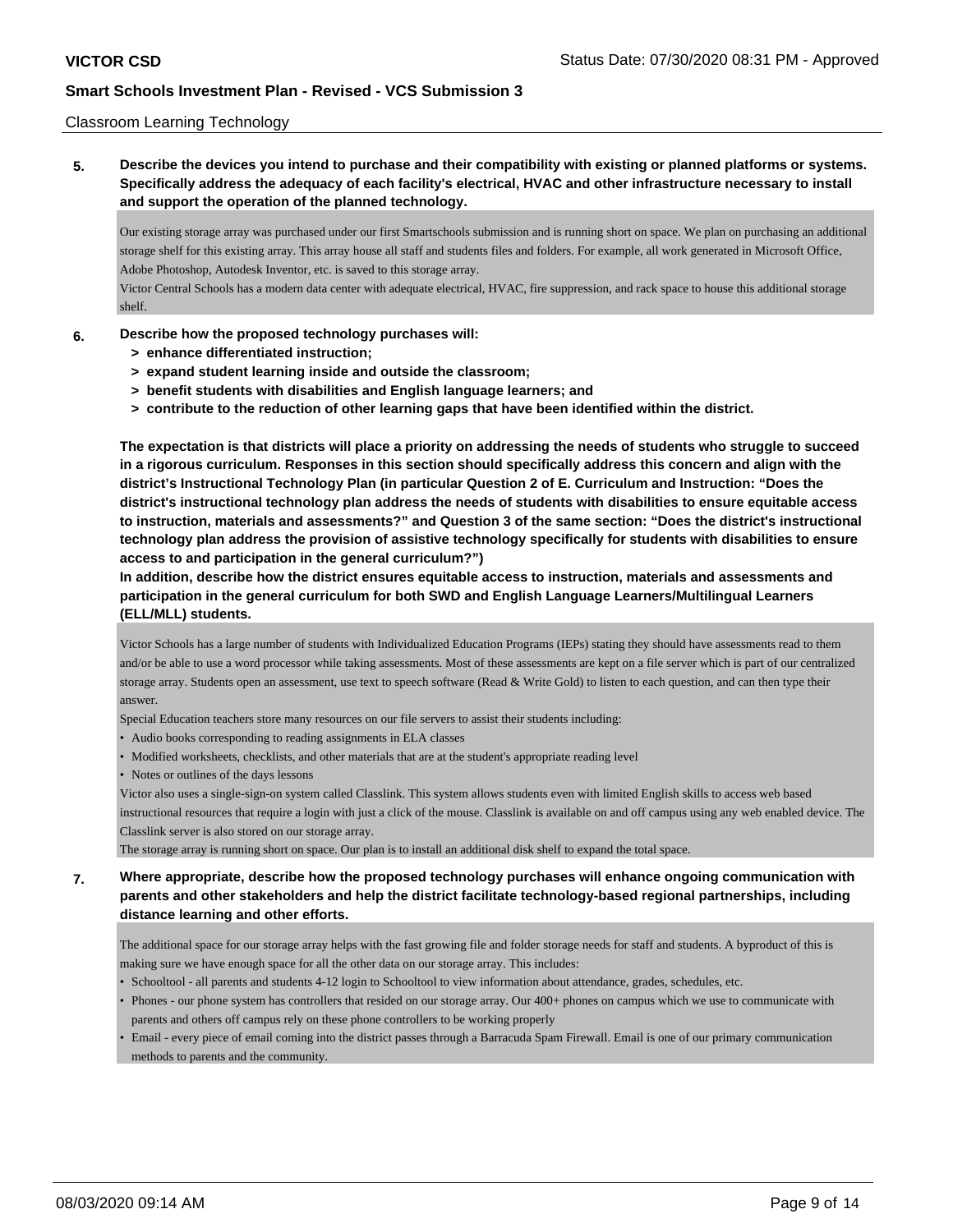## Classroom Learning Technology

**8. Describe the district's plan to provide professional development to ensure that administrators, teachers and staff can employ the technology purchased to enhance instruction successfully.**

**Note: This response should be aligned and expanded upon in accordance with your district's response to Question 1 of F. Professional Development of your Instructional Technology Plan: "Please provide a summary of professional development offered to teachers and staff, for the time period covered by this plan, to support technology to enhance teaching and learning. Please include topics, audience and method of delivery within your summary."**

We have a number of professional development opportunities that are delivered to staff via The District, Teacher Center, and Wayne Finger Lakes BOCES

- Assistive Technology: Physical and Visual Access to Educational Materials
- Google Apps for Littles: Using Google in the K-2 Classroom
- Western NY Digital Consortium workshop designed to develop a shared vision of what it means and what it takes to successfully implement and leverage technology district-wide to enhance the educational environment
- Cross-District Collaboration for Personalized Learning
- Google Make and Take an opportunity for teachers to work on projects and material used in classroom instruction

**9. Districts must contact one of the SUNY/CUNY teacher preparation programs listed on the document on the left side of the page that supplies the largest number of the district's new teachers to request advice on innovative uses and best practices at the intersection of pedagogy and educational technology.**

- By checking this box, you certify that you have contacted the SUNY/CUNY teacher preparation program that supplies the largest number of your new teachers to request advice on these issues.
- **9a. Please enter the name of the SUNY or CUNY Institution that you contacted.**

SUNY Geneseo

**9b. Enter the primary Institution phone number.**

### 585-245-5211

**9c. Enter the name of the contact person with whom you consulted and/or will be collaborating with on innovative uses of technology and best practices.**

Anjoo Sikka

**10. To ensure the sustainability of technology purchases made with Smart Schools funds, districts must demonstrate a long-term plan to maintain and replace technology purchases supported by Smart Schools Bond Act funds. This sustainability plan shall demonstrate a district's capacity to support recurring costs of use that are ineligible for Smart Schools Bond Act funding such as device maintenance, technical support, Internet and wireless fees, maintenance of hotspots, staff professional development, building maintenance and the replacement of incidental items. Further, such a sustainability plan shall include a long-term plan for the replacement of purchased devices and equipment at the end of their useful life with other funding sources.**

By checking this box, you certify that the district has a sustainability plan as described above.

**11. Districts must ensure that devices purchased with Smart Schools Bond funds will be distributed, prepared for use, maintained and supported appropriately. Districts must maintain detailed device inventories in accordance with generally accepted accounting principles.**

By checking this box, you certify that the district has a distribution and inventory management plan and system in place.

**12. Please detail the type, quantity, per unit cost and total cost of the eligible items under each sub-category.**

| Select the allowable expenditure          | I Item to be Purchased              | Quantity | Cost per Item | <b>Total Cost</b> |
|-------------------------------------------|-------------------------------------|----------|---------------|-------------------|
| type.<br>Repeat to add another item under |                                     |          |               |                   |
| each type.                                |                                     |          |               |                   |
| <b>Computer Servers</b>                   | Disk shelf for storage area network |          | 78,479.00     | 78,479.00         |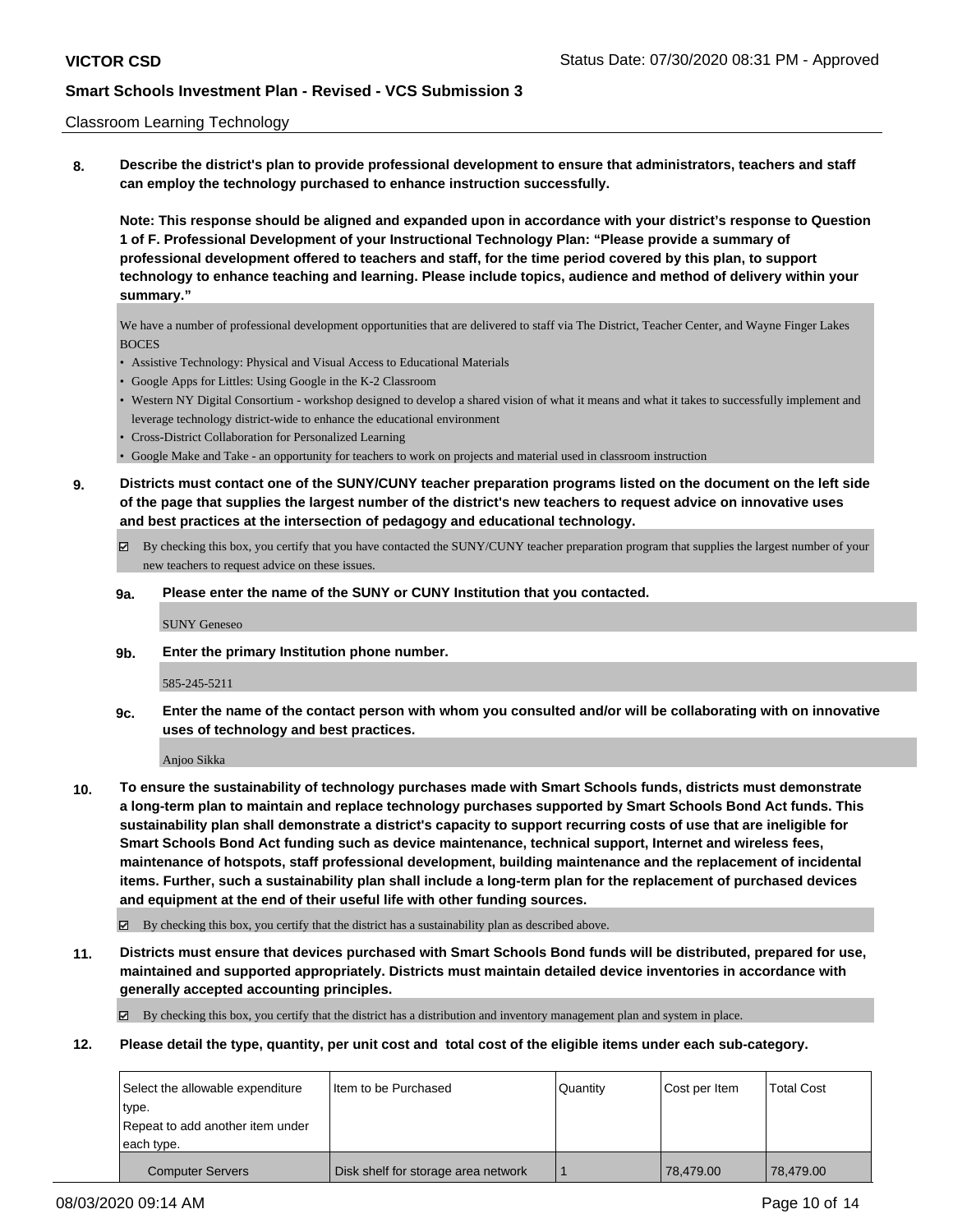Classroom Learning Technology

| Select the allowable expenditure | I Item to be Purchased | Quantity | Cost per Item | <b>Total Cost</b> |
|----------------------------------|------------------------|----------|---------------|-------------------|
| type.                            |                        |          |               |                   |
| Repeat to add another item under |                        |          |               |                   |
| each type.                       |                        |          |               |                   |
|                                  |                        |          | 78,479.00     | 78,479            |

## **13. Final 2014-15 BEDS Enrollment to calculate Nonpublic Sharing Requirement (no changes allowed.)**

|            | l Public Enrollment | Nonpublic Enrollment | <b>Total Enrollment</b> | <i>Nonpublic</i><br>l Percentage |
|------------|---------------------|----------------------|-------------------------|----------------------------------|
| Enrollment | 4.280               |                      | 4,280.00                | 0.00                             |

# **14. If you are submitting an allocation for Classroom Learning Technology complete this table.**

|                         | Public School Sub-Allocation | <b>Estimated Nonpublic Loan</b><br>Amount<br>(Based on Percentage Above) | Estimated Total Public and<br>Nonpublic Sub-Allocation |
|-------------------------|------------------------------|--------------------------------------------------------------------------|--------------------------------------------------------|
| Interactive Whiteboards | (No Response)                | 0.00                                                                     | 0.00                                                   |
| <b>Computer Servers</b> | 78,479.00                    | 0.00                                                                     | 78,479.00                                              |
| Desktop Computers       | (No Response)                | 0.00                                                                     | 0.00                                                   |
| <b>Laptop Computers</b> | (No Response)                | 0.00                                                                     | 0.00                                                   |
| <b>Tablet Computers</b> | (No Response)                | 0.00                                                                     | 0.00                                                   |
| <b>Other Costs</b>      | (No Response)                | 0.00                                                                     | 0.00                                                   |
| Totals:                 | 78,479.00                    | 0                                                                        | 78,479                                                 |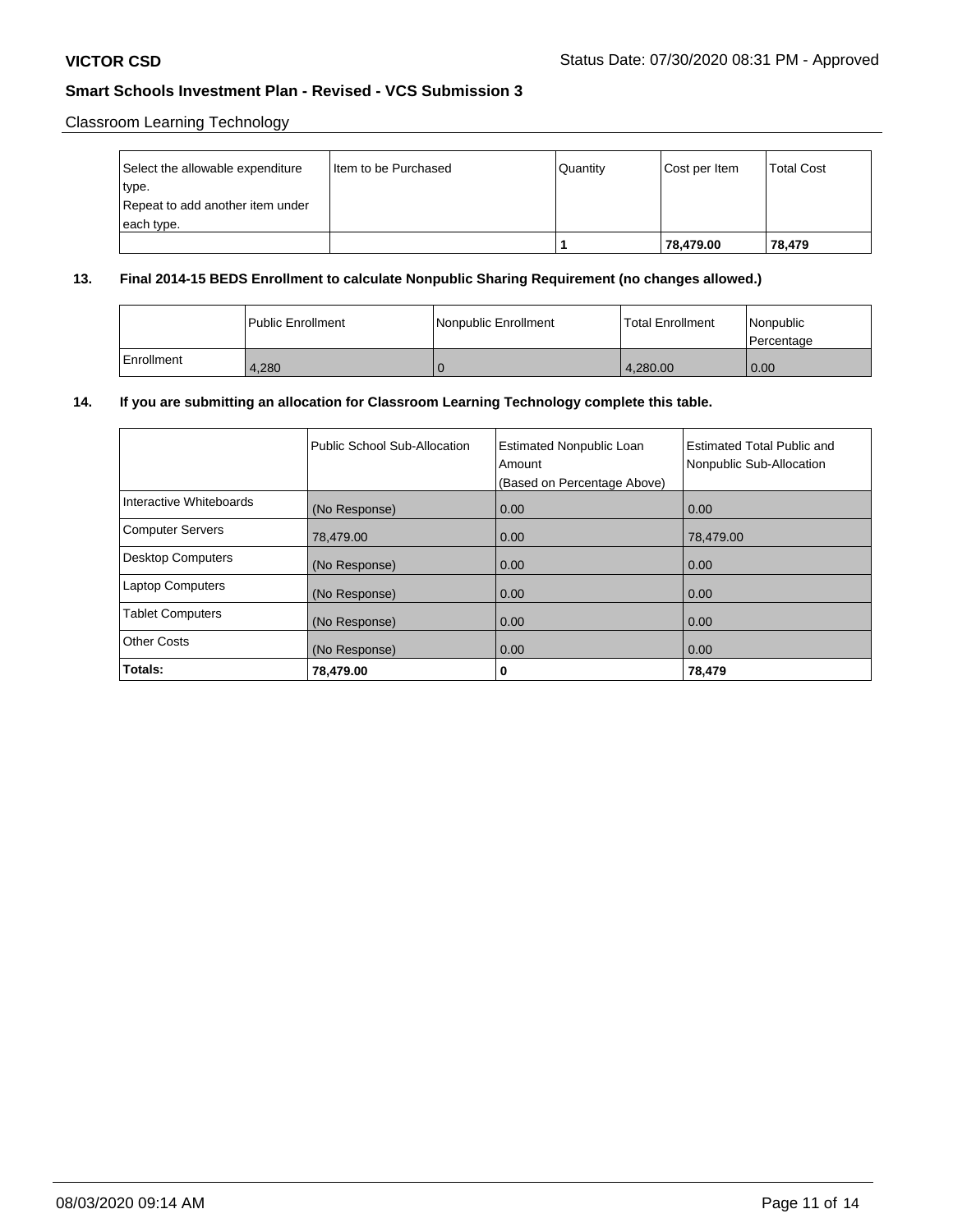### Pre-Kindergarten Classrooms

**1. Provide information regarding how and where the district is currently serving pre-kindergarten students and justify the need for additional space with enrollment projections over 3 years.**

(No Response)

- **2. Describe the district's plan to construct, enhance or modernize education facilities to accommodate prekindergarten programs. Such plans must include:**
	- **Specific descriptions of what the district intends to do to each space;**
	- **An affirmation that new pre-kindergarten classrooms will contain a minimum of 900 square feet per classroom;**
	- **The number of classrooms involved;**
	- **The approximate construction costs per classroom; and**
	- **Confirmation that the space is district-owned or has a long-term lease that exceeds the probable useful life of the improvements.**

(No Response)

**3. Smart Schools Bond Act funds may only be used for capital construction costs. Describe the type and amount of additional funds that will be required to support ineligible ongoing costs (e.g. instruction, supplies) associated with any additional pre-kindergarten classrooms that the district plans to add.**

(No Response)

**4. All plans and specifications for the erection, repair, enlargement or remodeling of school buildings in any public school district in the State must be reviewed and approved by the Commissioner. Districts that plan capital projects using their Smart Schools Bond Act funds will undergo a Preliminary Review Process by the Office of Facilities Planning.**

**Please indicate on a separate row each project number given to you by the Office of Facilities Planning.**

| Project Number |  |
|----------------|--|
| (No Response)  |  |
|                |  |

**5. Please detail the type, quantity, per unit cost and total cost of the eligible items under each sub-category.**

| Select the allowable expenditure | Item to be purchased | Quantity      | Cost per Item | <b>Total Cost</b> |
|----------------------------------|----------------------|---------------|---------------|-------------------|
| 'type.                           |                      |               |               |                   |
| Repeat to add another item under |                      |               |               |                   |
| each type.                       |                      |               |               |                   |
| (No Response)                    | (No Response)        | (No Response) | (No Response) | 0.00              |
|                                  |                      | U             | 0.00          |                   |

**6. If you have made an allocation for Pre-Kindergarten Classrooms, complete this table. Note that the calculated Total at the bottom of the table must equal the Total allocation for this category that you entered in the SSIP Overview overall budget.**

| Totals:                                  | 0.00           |
|------------------------------------------|----------------|
| <b>Other Costs</b>                       | (No Response)  |
| Enhance/Modernize Educational Facilities | (No Response)  |
| Construct Pre-K Classrooms               | (No Response)  |
|                                          | Sub-Allocation |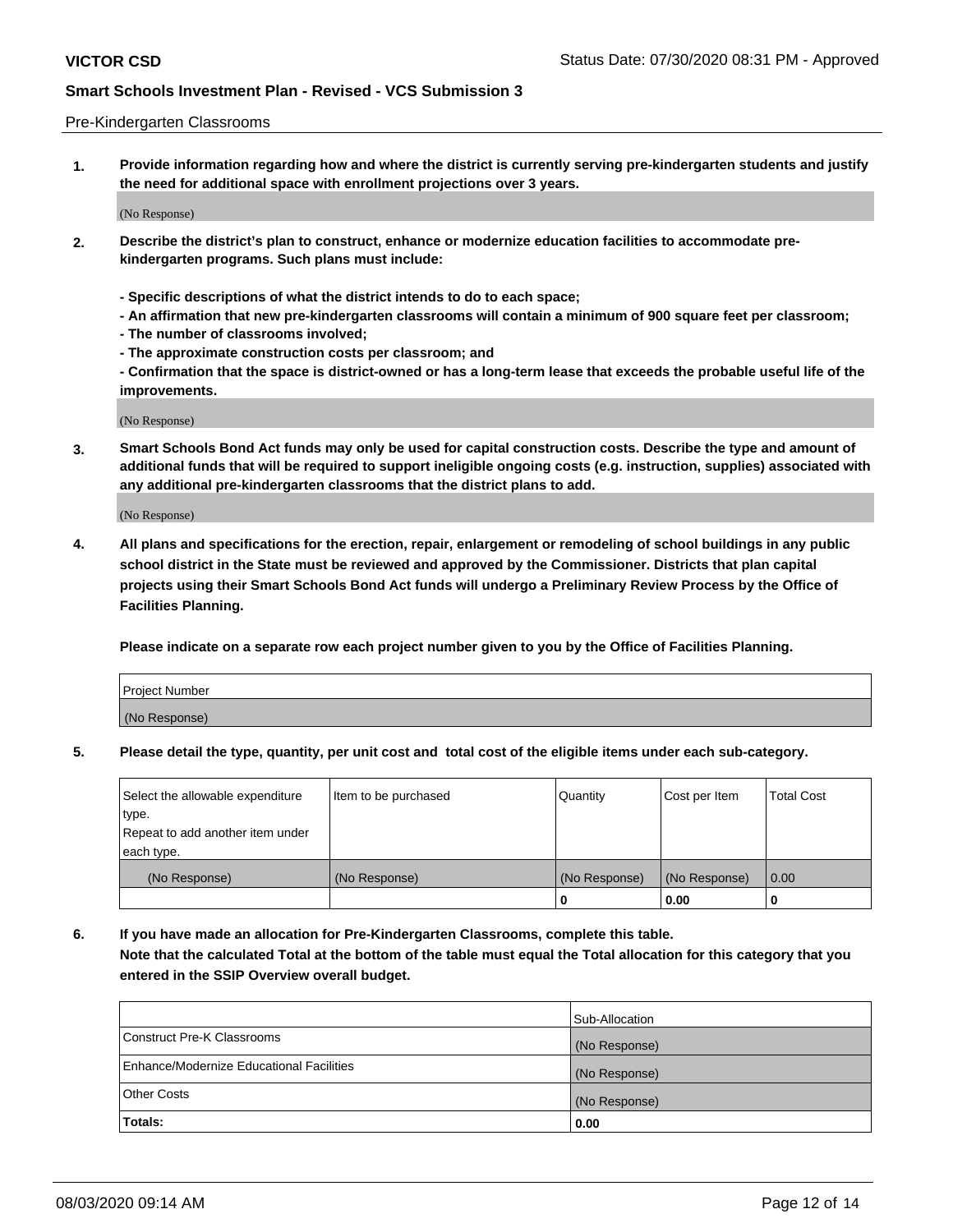Replace Transportable Classrooms

**1. Describe the district's plan to construct, enhance or modernize education facilities to provide high-quality instructional space by replacing transportable classrooms.**

(No Response)

**2. All plans and specifications for the erection, repair, enlargement or remodeling of school buildings in any public school district in the State must be reviewed and approved by the Commissioner. Districts that plan capital projects using their Smart Schools Bond Act funds will undergo a Preliminary Review Process by the Office of Facilities Planning.**

**Please indicate on a separate row each project number given to you by the Office of Facilities Planning.**

| Project Number |  |
|----------------|--|
|                |  |
|                |  |
|                |  |
|                |  |
| (No Response)  |  |
|                |  |
|                |  |
|                |  |

**3. For large projects that seek to blend Smart Schools Bond Act dollars with other funds, please note that Smart Schools Bond Act funds can be allocated on a pro rata basis depending on the number of new classrooms built that directly replace transportable classroom units.**

**If a district seeks to blend Smart Schools Bond Act dollars with other funds describe below what other funds are being used and what portion of the money will be Smart Schools Bond Act funds.**

(No Response)

**4. Please detail the type, quantity, per unit cost and total cost of the eligible items under each sub-category.**

| Select the allowable expenditure | Item to be purchased | Quantity      | Cost per Item | Total Cost |
|----------------------------------|----------------------|---------------|---------------|------------|
| ∣type.                           |                      |               |               |            |
| Repeat to add another item under |                      |               |               |            |
| each type.                       |                      |               |               |            |
| (No Response)                    | (No Response)        | (No Response) | (No Response) | 0.00       |
|                                  |                      | u             | 0.00          |            |

**5. If you have made an allocation for Replace Transportable Classrooms, complete this table. Note that the calculated Total at the bottom of the table must equal the Total allocation for this category that you entered in the SSIP Overview overall budget.**

|                                                | Sub-Allocation |
|------------------------------------------------|----------------|
| Construct New Instructional Space              | (No Response)  |
| Enhance/Modernize Existing Instructional Space | (No Response)  |
| Other Costs                                    | (No Response)  |
| Totals:                                        | 0.00           |